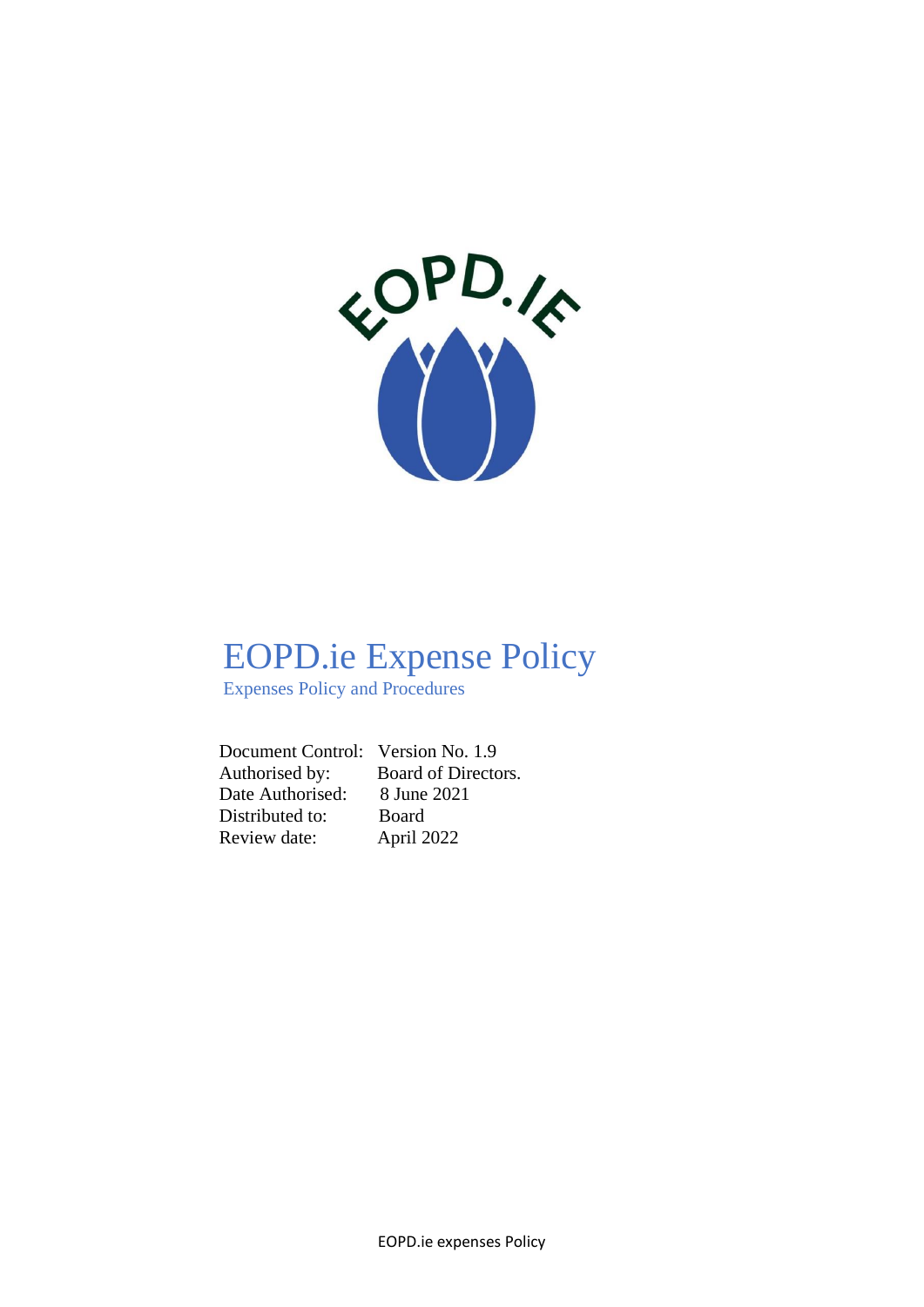## **Table of Contents**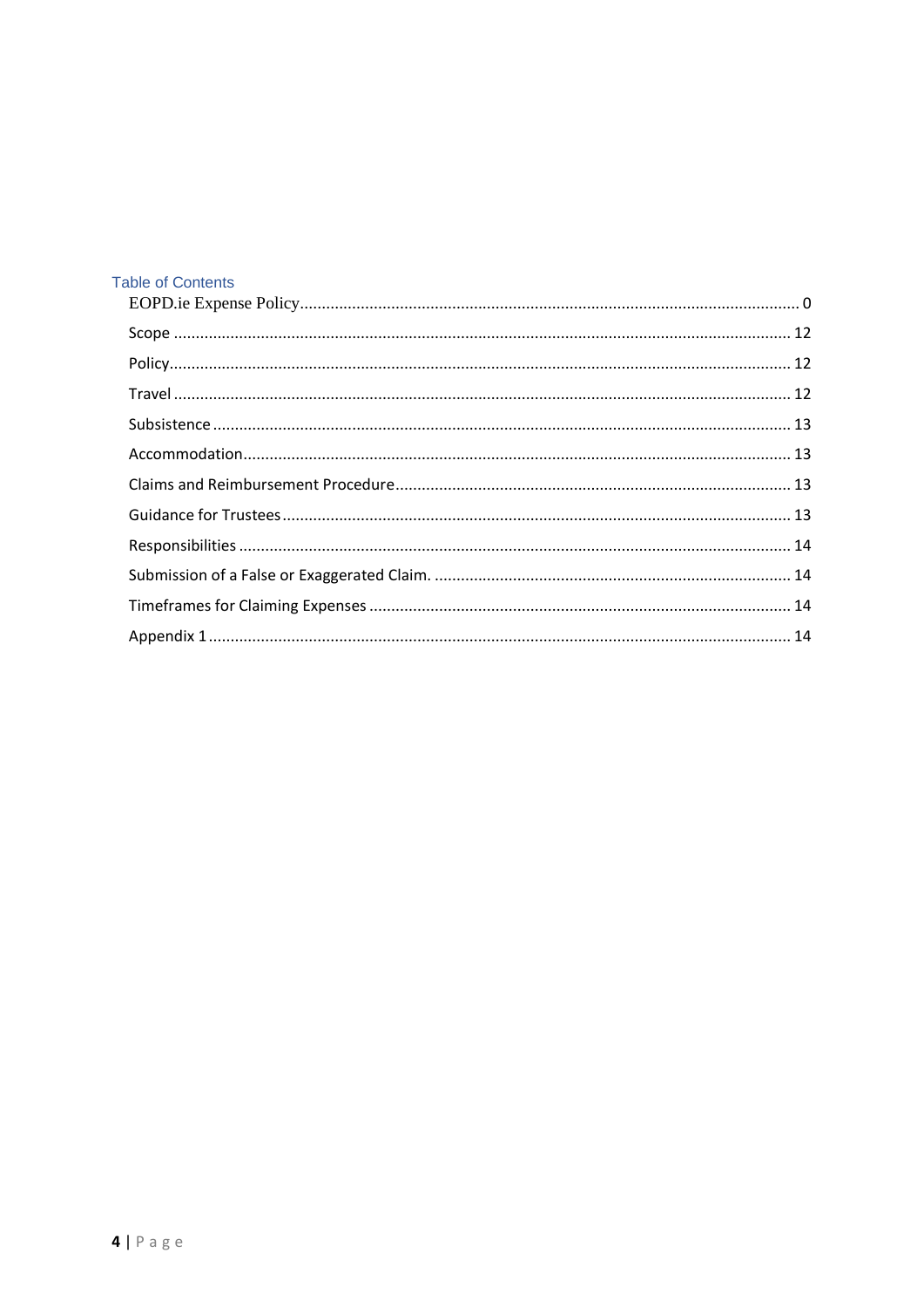## <span id="page-2-0"></span>Scope

To set out Policy and Procedure regarding expenses (incorporating travel and other costs) incurred by Early Onset Parkinson's Disease (EOPD.ie) volunteers in the course of their duties. This group includes:

- $\triangleright$  Board members.
- ➢ Working/Advisory Groups
- ➢ All EOPD.ie volunteers
- ➢ All members

This group will be referred to as "volunteers/members" for the remainder of this document.

## <span id="page-2-1"></span>**Policy**

In order to carry out the business of EOPD.ie from time to time, it may be necessary for volunteers/members to travel and/or incur some "out of pocket" expenses/subsistence costs such as Office Supplies, IT Software, printing, accommodation and meals.

- 1. Official Business is where the necessary business of the EOPD.ie to be performed by any volunteers/member which cannot be carried out at the designated meeting/ training location.
- 2. International Travel relates to travel outside of the Republic of Ireland.
- 3. Domestic Travel relates to travel within the confines of the Republic of Ireland.
- 4. Subsistence is defined as the necessary and reasonable cost of meals and/or accommodation incurred by members/volunteers engaged on official business.
- 5. Other Expenses relates to any out-of-pocket expenditure required to carry out the work of the EOPD.ie such as printing requirements (in the case of EOPD.ie property), parking fee's etc.
- 6. Costs that maybe incurred in running social, insight and exercise events.

### <span id="page-2-2"></span>Travel

Procedures are as follows,

- ➢ For international travel, internet bookings are preferable and economy class must be used. Value for money is important so in the event of a number of carriers offering the required route, three quotations should be obtained to acquire the best deal. Please note, international travel is only permitted with the approval of the Board of Directors in advance of any booking.
- $\triangleright$  Where possible domestic travel must be by public transport, e.g. bus, rail, tram etc. All relevant tickets, vouchers etc. must be retained and presented for reimbursement to support the refund claim. Where members/volunteers reside a further distance away from a public transport hub or must travel outside the service times provided and therefore must then use their own vehicle to complete the journey, a flat travel allowance rate of €0.20 per kilometre.
- $\triangleright$  People using their own cars to provide transport for work purposes may in some instances have to come to an arrangement with their own car insurance company. A certificate of insurance and indemnifying EOPD.ie should be provided to [info@eopd.ie](mailto:info@eopd.ie) before expenses can be paid for mileage claims.
- ➢ Only when there is no alternative or due to time constraints it is impossible to arrive in good time, will it be permitted to use own transport or taxis. In any event, pre-clearance must be obtained from the board of EOPD.ie
- $\triangleright$  Members/Volunteers travel costs to and from their normal course, training or meeting venue will not be paid.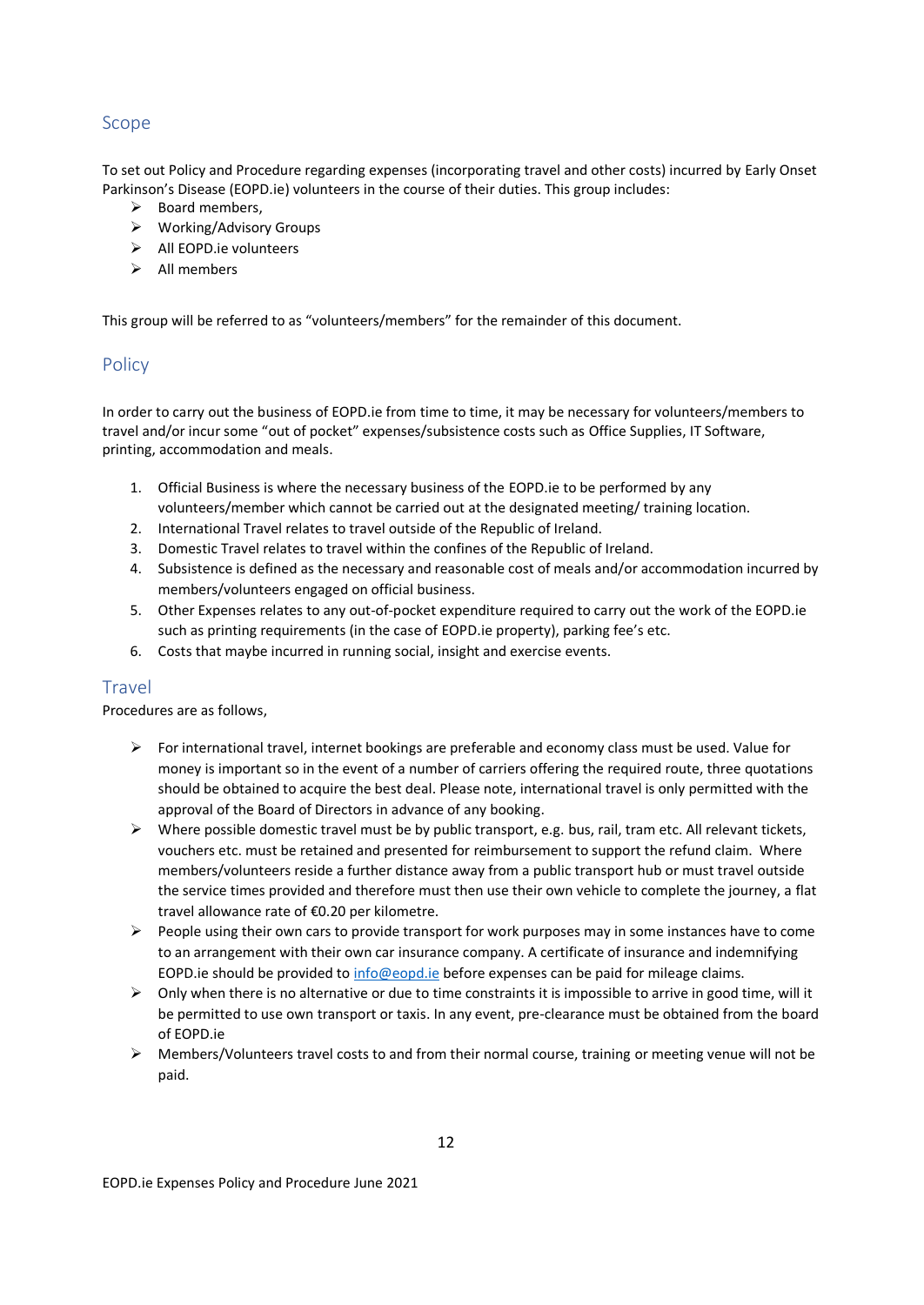#### <span id="page-3-0"></span>Subsistence

Members/Volunteers away on EOPD.ie business, either in Ireland or abroad are entitled to have their travel and subsistence expenditure refunded. This will include overnight accommodation which must be preapproved by two board members. All expenditure should be vouched with receipts, tickets etc retained for this purpose.

**Day allowances**

Domestic day subsistence rates (from 1 May 2021) Period of assignment Rate Ten hours or more €20.00 Between five and ten hours €10.00 The assignment must be outside eight kilometers of the volunteers/members home.

Rates for assignments outside the State. Short-term assignments, max stay 5 nights, and must be approved by the board in advance.

## <span id="page-3-1"></span>Accommodation

Accommodation should be comfortable and safe with essential amenities and should always represent value for money for EOPD.ie. As a general rule, Volunteers/Employees should not stay in 5-star or luxury hotels and standard rooms rather than superior rooms should be booked. Suites or mini suites should never be booked.

Overnight stays are allowed where the destination is such that the work cannot be completed in a one-day round trip. Prior approval for overnight accommodation is required by 2 board members.

## <span id="page-3-2"></span>Claims and Reimbursement Procedure

The request, authorisation and claims procedures are as follows:

- 1. All claims must be submitted on the standard Volunteer Expenses Claim Form (Appendix 1) and within one month following the month of being incurred.
- 2. Each claimant submits the Volunteer Expenses Claim Form (Appendix 1), which is then countersigned by the Board/ Finance.
- 3. Unless preapproved by the Board or Finance committee may be refused.

## <span id="page-3-3"></span>Guidance for Trustees

- $\triangleright$  It is the responsibility of the Volunteer/Trustee to ensure expenses reimbursed using EOPD funds is warranted and justified.
- ➢ Under no circumstances is board permitted to:

13

EOPD.ie Expenses Policy and Procedure June 2021